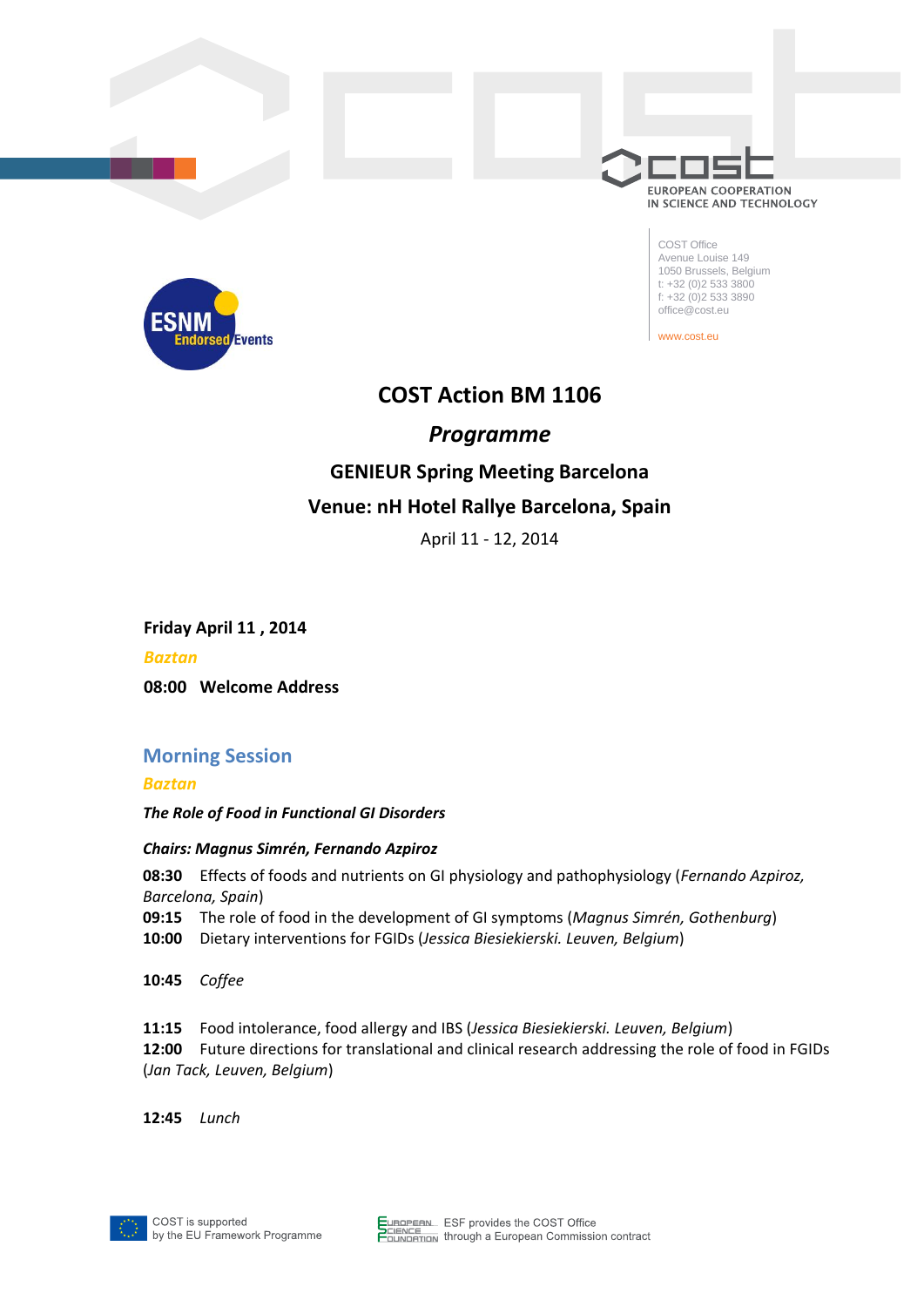### **14:00 Afternoon Session**

#### *Baztan*

*The Role of the Intestinal Microbiota in the Gut*

#### *Chairs: Mirjana Rajilid-Stojanovid, John Penders*

- **14:00** Microbiota in health and disease *(John Penders, Maastricht, Netherlands*)
- **14:45** Microbiota in FGID (*Magnus Simrén*, Gothenburg, Sweden)
- **15:30** *Coffee*
- **16:00** Assessment of nutrition for microbiome studies (*Edith Feskens, Wageningen, Netherlands*)
- **16:45** Microbiota and diet (*Jeroen Raes, Brussels, Belgium*)
- **17:30** Host microbe crosstalk in the human gut (*Nataša Golić, Belgrade, Serbia*)

#### *Baztan*

#### **18:30 COST Action GENIEUR General Assembly**

- *Biobank Task Force- Up-Date*
- *The GENIEUR Repository*
- *Short Term Scientific Missions*
- *DGVS Spring Conference*
- *TRR procedure*
- *Funding options-proposals LINK Award, Early Stage Researchers and HORIZON2020*

**20:00** *Dinner and Get Together*

#### **Saturday, April 12, 2014**

*Bidasoa*

**08:30 Biobank Task Force Meeting** *MTA, Study Protocol and Informed Consent Form BC Platforms system data repository*

**09:30 - 12:00 Working group meetings - Summary of guidelines and plans, preparation of presentation for the plenary session**

**In between 10:30** *Coffee*